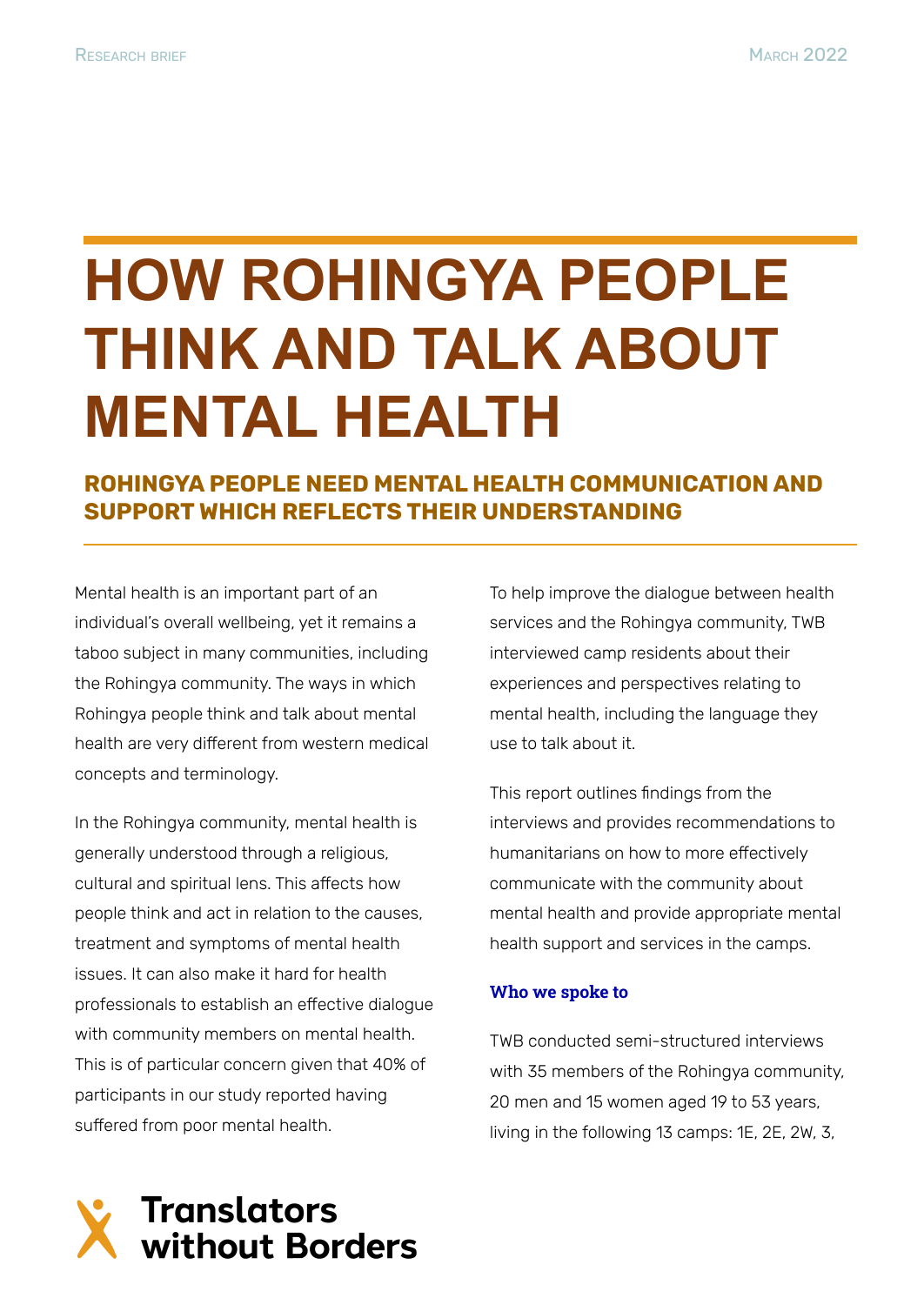5, 8E, 8W, 9, 13, 17, 18, 26 and Kutupalong registered camp. The interviews explored participants' perspectives and experiences of mental health, including the language they use to talk about mental health. Fourteen of the participants report having personally experienced mental health issues.

### **Many Rohingya people suffer from depression and trauma-related mental health issues**

Fourteen of the 35 respondents, 8 women and 6 men, told us they had personally faced mental health issues. The women reported depression and other mental issues brought on by factors including personal and health issues, financial pressures linked to their husbands being unemployed, worry about a child with a disability, camp security, and the pandemic. Half of the women who had experienced mental health issues say they consulted a doctor, while others turned to prayer and 1 woman did not seek any treatment.

Men who reported having suffered mental illness said it was a result of trauma, including torture experienced before leaving Myanmar, or of stress due to health, housing, life pressures and other challenges. Five of the men went to the doctor for treatment, while 1 consulted an NGO to assist with the issue he saw as the cause of his depression.

#### *"When I have much tension in my mind [...] I cannot find peace, I cannot eat food and I want to commit suicide, but for the*

# *children I cannot do it. I think: who will take care of my baby?"* **- Rohingya woman, 30 years old**

### **Rohingya is an oral language with limited technical terminology**

Rohingya is primarily a spoken language with a limited number of technical terms. In the absence of standardization and a common script, translating medical information directly into Rohingya can be difficult. Low education levels also impact understanding of western medical concepts around mental health: many Rohingya people have not been exposed to even elementary scientific and medical knowledge.

When expressing complex or unfamiliar concepts, Rohingya speakers often repurpose existing terms or use descriptive phrases. For instance, in the early days of the COVID-19 pandemic, hand sanitizer was translated as *aat duibolla fani ar sabunor bodoilla*, literally "an alternative if water and soap are not available". This study found that the camp community is applying the same approach to concepts connected with mental health.

# **In Rohingya, often there are no direct translations for mental health terminology**

Rohingya mental health terminology is often generalized or does not have direct translations for English or Bangla terms. The term "mental health" can be translated as *demaki aramiot*, or "health of the brain". Yet there is no standard term in common use to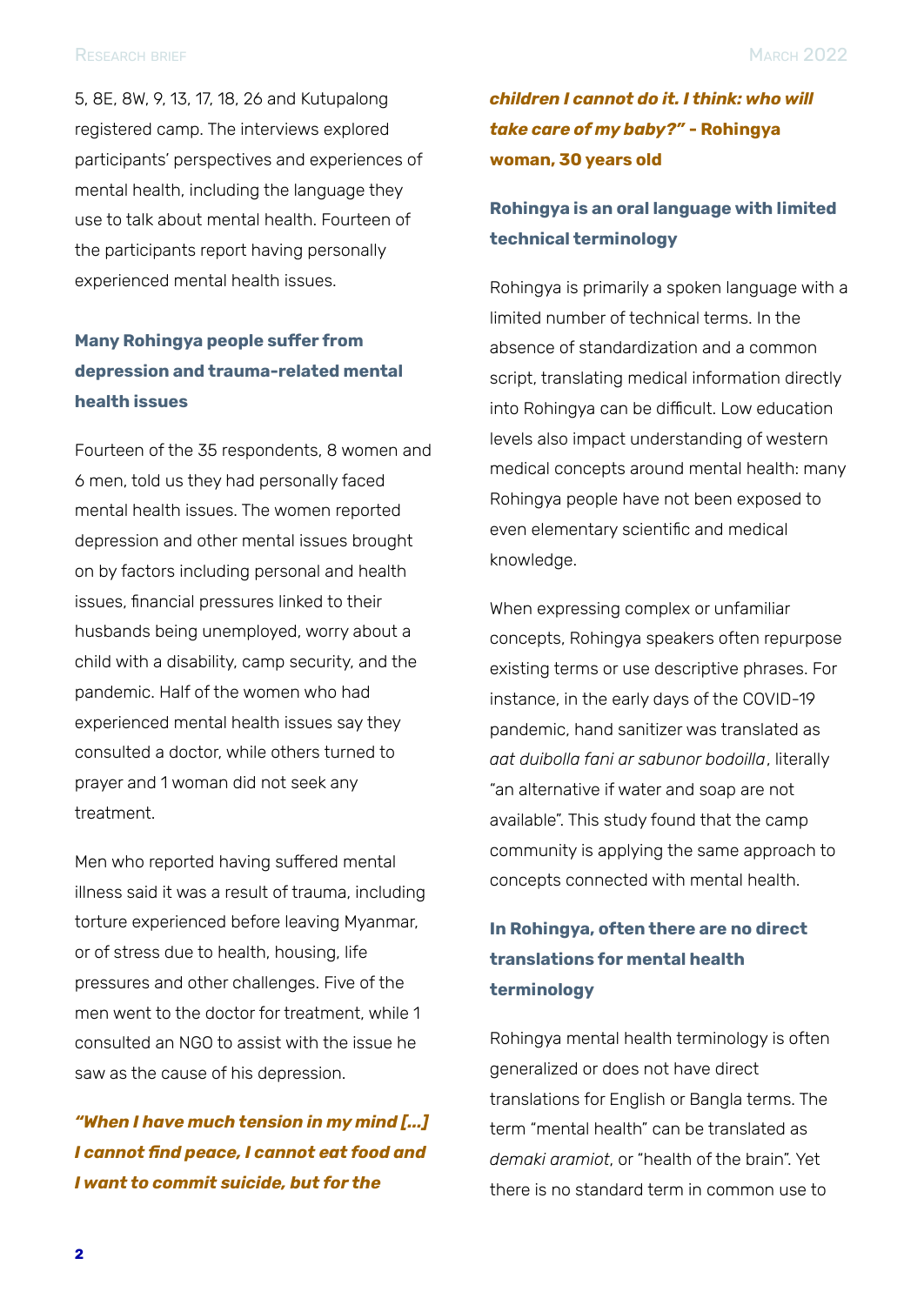refer to mental health issues. When someone has mental health issues, people commonly say that they are *mata horaf* (a mad or dysfunctional head), *demak horaf* or *demak sho'oth* (a mad or dysfunctional brain).

#### **Rohingya translations of mental health terms like "depression" often describe feelings**

In the absence of direct translations of medical terminology to discuss mental health, Rohingya speakers often instead describe the feeling or condition of the individual. For example, among the community members interviewed the English term "'depression" is expressed using various Rohingya terms, including *dilor oshanti* (unrest of the heart), *monor oshanti* (unrest of the mind), *fereshani* (frustration), *oshanti* (unrest), *dukkita manush* (sad human), and *sinta* (worry).

When talking about symptoms of depression, people interviewed used terms including *sintat asi* (is worried), *oshantit asi* (is not at peace), *fereshanit asi* (is in trouble), *bafonot asi* (is thinking), *dilor oshanti* (unrest of the heart), and *thenshonot asi* (is stressed) to describe being sad or anxious. For suicidal thoughts, they used a series of specific and violent terms. These included *fashi haito sa* (wanting to hang themselves), *bish haito sa* (want to drink poison), *nizore nize khun goitto sa* (want to murder or kill themselves), *bish hai foran di fela* (to die by drinking poison), *nizor kuf nizw ha* (to hack themselves to death) and *fa\*shi hon* (to be hanged).

#### **External factors are seen as the causes of mental health issues**

Respondents mostly see the causes of poor mental health in people's circumstances and experiences, including insufficient income, food or clothing, the quality of their shelter, and access to quality medicine and education for their children. They also pointed to safety and security concerns as contributing factors. These include abductions and demands for ransom, frequent fire incidents in the camps, fear of trafficking, communal conflict, murder and other crimes, and being unable to return to Myanmar.

The idea that mental health might be influenced by genetic or physiological factors was not mentioned by any of those interviewed.

*"The people who do not have money in their hand, have more mental health issues because they can't afford basic needs like food, clothes, medicines, etc."* **- Rohingya woman, 32 years old**

# *Jinn* **(spirits) attack people who are unclean or menstruating, sinful, or out late at night**

The idea that someone with mental health issues may have invited the attention of a *jinn* through their own behavior influences community responses to them. A majority of participants believe *jinn* (spirits) play a key role in mental health issues. Only 4 interviewees think this is not the case, while 3 are unsure.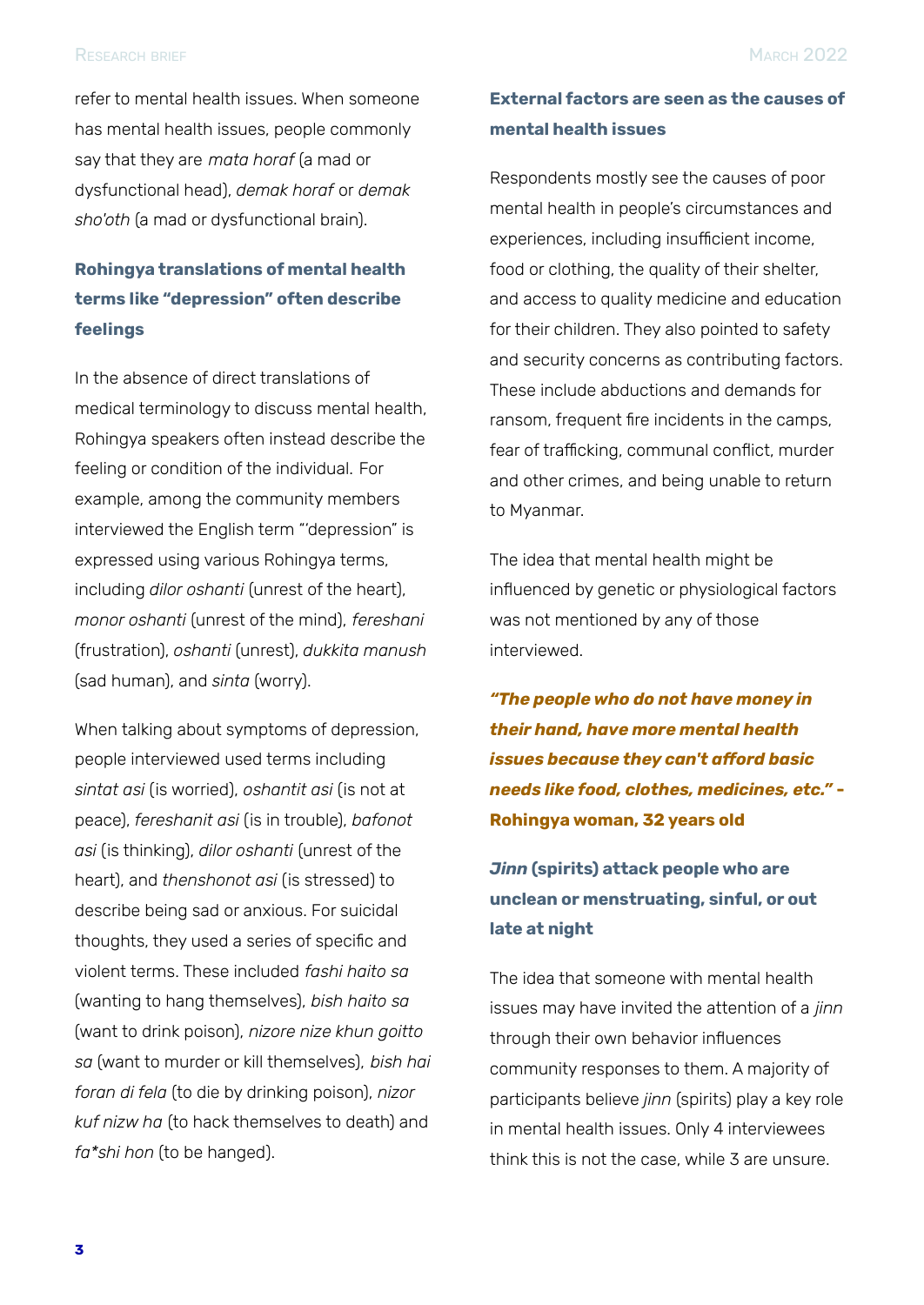*Jinn* are believed to attack or harm people for a variety of reasons. Interviewees noted that those who do not abide by Islamic teachings are at risk of being harmed by *jinn*. One mentioned having seen many *jinn*-related incidents happening to people living in hilly areas. Others said that if someone walks alone late at night, is involved in sinful activities, does not maintain good hygiene or is menstruating, then they are also at greater risk of being attacked by *jinn* and developing mental health issues.

Respondents speak of *jinn* making people physically sick, even causing paralysis, and causing serious mental illness. They described the behavior of people influenced by bad *jinn* as laughing at themselves, removing or refusing to wear clothing, wanting to be near garbage, running away from home, being violent towards others, and mistreating family members.

#### **Some people with mental health issues are cared for, others face exclusion**

Respondents say that in the Rohingya community some people with mental health issues are treated with care, respect, gentleness, politeness, and love. They also receive support in the form of money and food. Elders and educated people often advise others on how to care for those with mental health issues. One woman said that people supported her when she was unwell and took her to a *shanti hana* (women-friendly space). Others said they had given food to people with

mental health issues in their local area.

Not all people with mental health issues are treated so well, however. Even the respondents who said they had given food still referred to the recipients as "crazy". People with mental health conditions which cause them to be disruptive or attract attention, in particular, get harsher treatment. Participants described community members mocking these individuals, making jokes about them, calling them names and not wanting to speak with them. One person suggested this was due to a lack of education and awareness about mental issues in the Rohingya community, leaving many not knowing how to respond to or support those who are unwell.

*"When anyone goes mad in my society, their family members keep them inside the home. And there are some mad people in the area, and people mistreat them when they do any kinds of abnormal things."* **- Rohingya woman, 25 years old**

**Many people would go to both the doctor and spiritual advisers for mental health issues**

Interviewees' views on treatment were related to their understanding of the causes of mental illness. Some explained that there are two types of *jinn*: good and evil*.* If someone is attacked by a bad *jinn*, they are often brought to a traditional healer (*boiddo*) for amulets (*tabji*) and treatment. If people are affected by good *jinn*, they usually visit an imam or a traditional healer for treatment.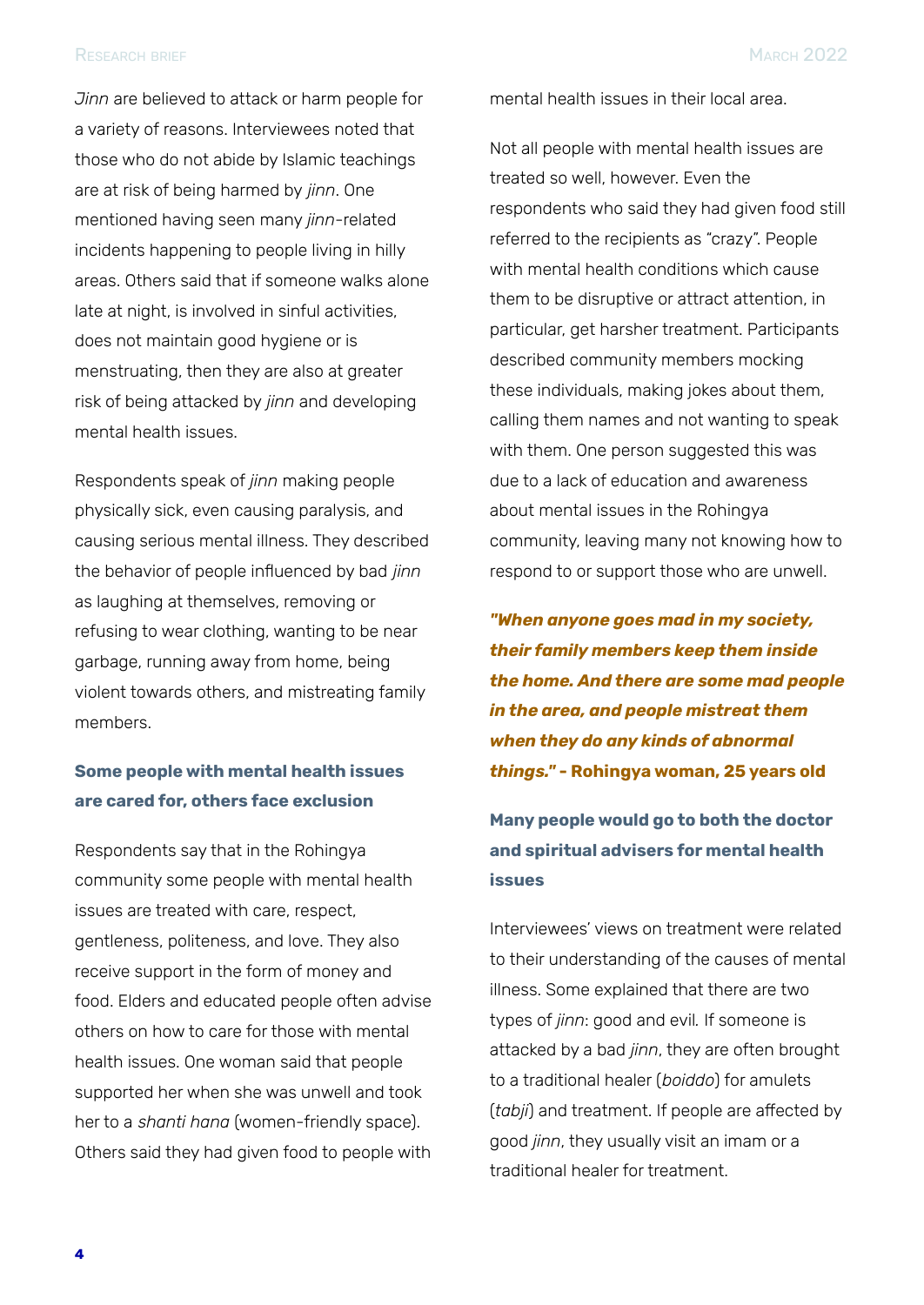Twenty-six of the respondents said they would visit a doctor or health facility if they were suffering from mental health issues. However, 12 of these said they would also seek help from a traditional healer or imam. In total, 21 people said that they would consult imams or traditional healers; 4 of these would not seek help elsewhere. Four women said they would go to women-friendly spaces for support. Only 5 respondents, all men, say they do not know where to go for help in such cases.

#### **Most people want more information about mental health support and services**

Of the 35 respondents, only 10 report having received information about mental health services and support since arriving in Bangladesh. Twenty-one interviewees say they would like more information on this.

#### **Recommendations for humanitarians**

Based on the community perspectives on mental health presented here, we recommend that humanitarians:

- Develop communication materials on mental health which reflect Rohingya understandings of causes and treatments and use the associated words and concepts, and train medical staff and community health workers to communicate on that basis
- Provide more culturally adapted education to community members about the causes and treatment of mental health issues, including how to respond to and care for those who are unwell and the benefits of both formal and informal mental health support
- Address, where possible, the perceived causes of poor mental health, including financial, safety and security concerns
- Create further opportunities for women to access mental health support, including offering increased support at women-friendly spaces and engaging and educating male family members.